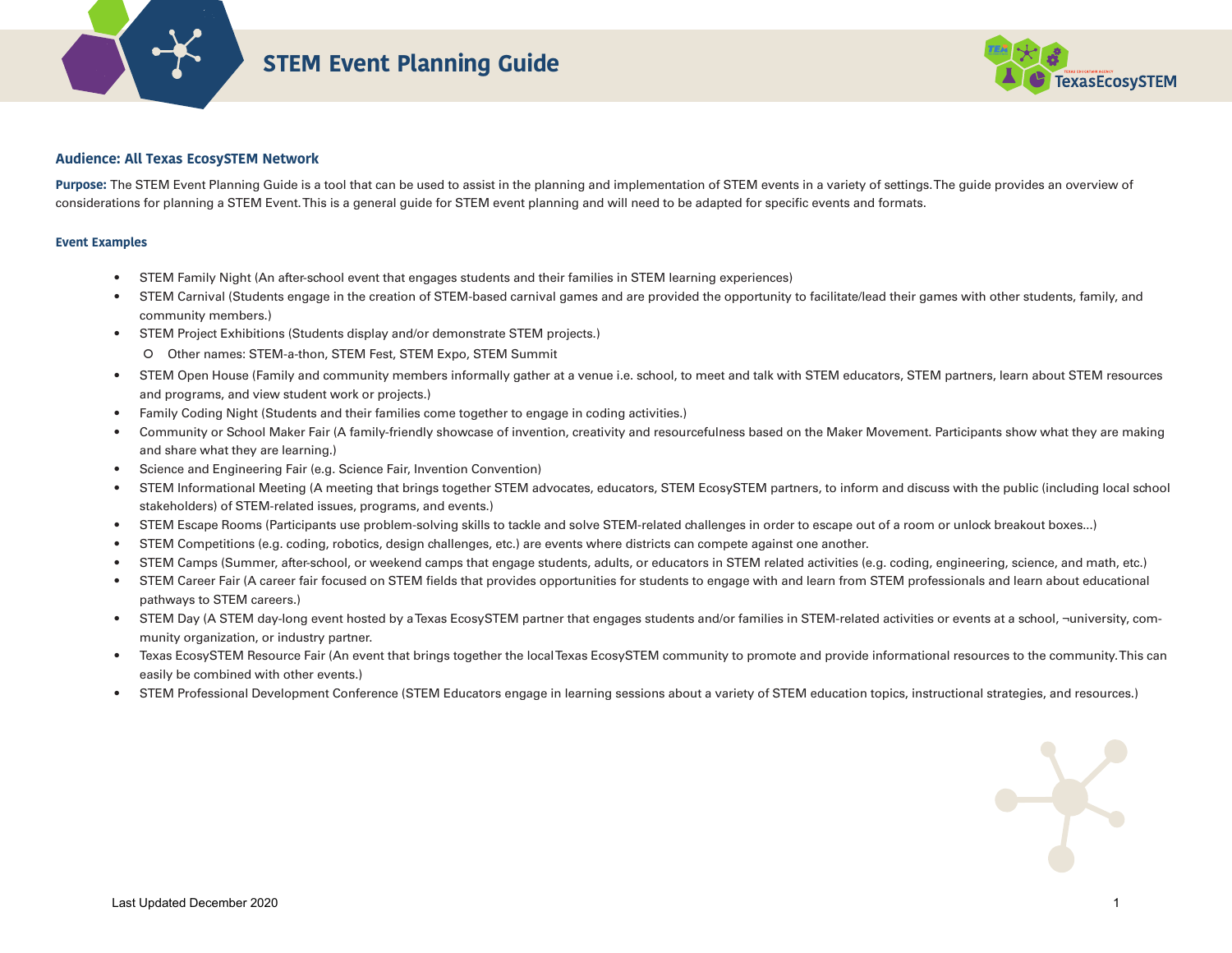## **STEM EVENT PLANNING GUIDE**

| <b>RESEARCH</b>                                 |                                                                                                                                                                                                                                                                                                                                                                                          |              |
|-------------------------------------------------|------------------------------------------------------------------------------------------------------------------------------------------------------------------------------------------------------------------------------------------------------------------------------------------------------------------------------------------------------------------------------------------|--------------|
| <b>Event Component</b>                          | Things to think about:                                                                                                                                                                                                                                                                                                                                                                   | <b>Notes</b> |
| <b>Purpose</b>                                  | What is the goal of the event? What do you hope the event will<br>accomplish?<br>Examples: Family engagement, enrichment, promoting STEM in the<br>community, increase STEM with a certain population, Texas EcosySTEM<br>collaboration                                                                                                                                                  |              |
| <b>Need</b>                                     | Why is the STEM event being held?<br>Examples: Increase community support, increase participation of a certain<br>population, increase family understanding of STEM, promote a STEM<br>program at the campus.                                                                                                                                                                            |              |
| <b>Audience</b>                                 | Who is the target audience?<br>Who else will be attending?<br>Examples: Students, families, siblings, teachers/staff, incoming students,<br>community members, Texas EcosySTEM partners, sponsors.                                                                                                                                                                                       |              |
| <b>Event Value</b>                              | How will this event accomplish your stated goals?<br>How will this event meet the audience need or offer an enhancement to<br>their experience?<br>How will this event complement STEM learning in the classroom?<br>How will this event impact the local Texas EcosySTEM?                                                                                                               |              |
| Format                                          | Will your event be face-to-face, virtual, or a hybrid format?<br>Will your event be during school, after-school, in the summer, a one-time<br>event, multi-day event, conference or informational meeting?                                                                                                                                                                               |              |
| <b>Budget and Available</b><br><b>Resources</b> | What event resources do you have access to?<br>Funding/budget<br>$\bullet$<br>Locations/spaces<br>Human capital<br>$\bullet$<br>Equipment, supplies and materials<br>$\bullet$<br>Food/Beverages (if applicable)<br>$\bullet$<br>Wi-Fi and internet connection<br>$\bullet$<br>Do you need to solicit additional resources?<br>Soliciting donations<br>$\bullet$<br><b>Grant writing</b> |              |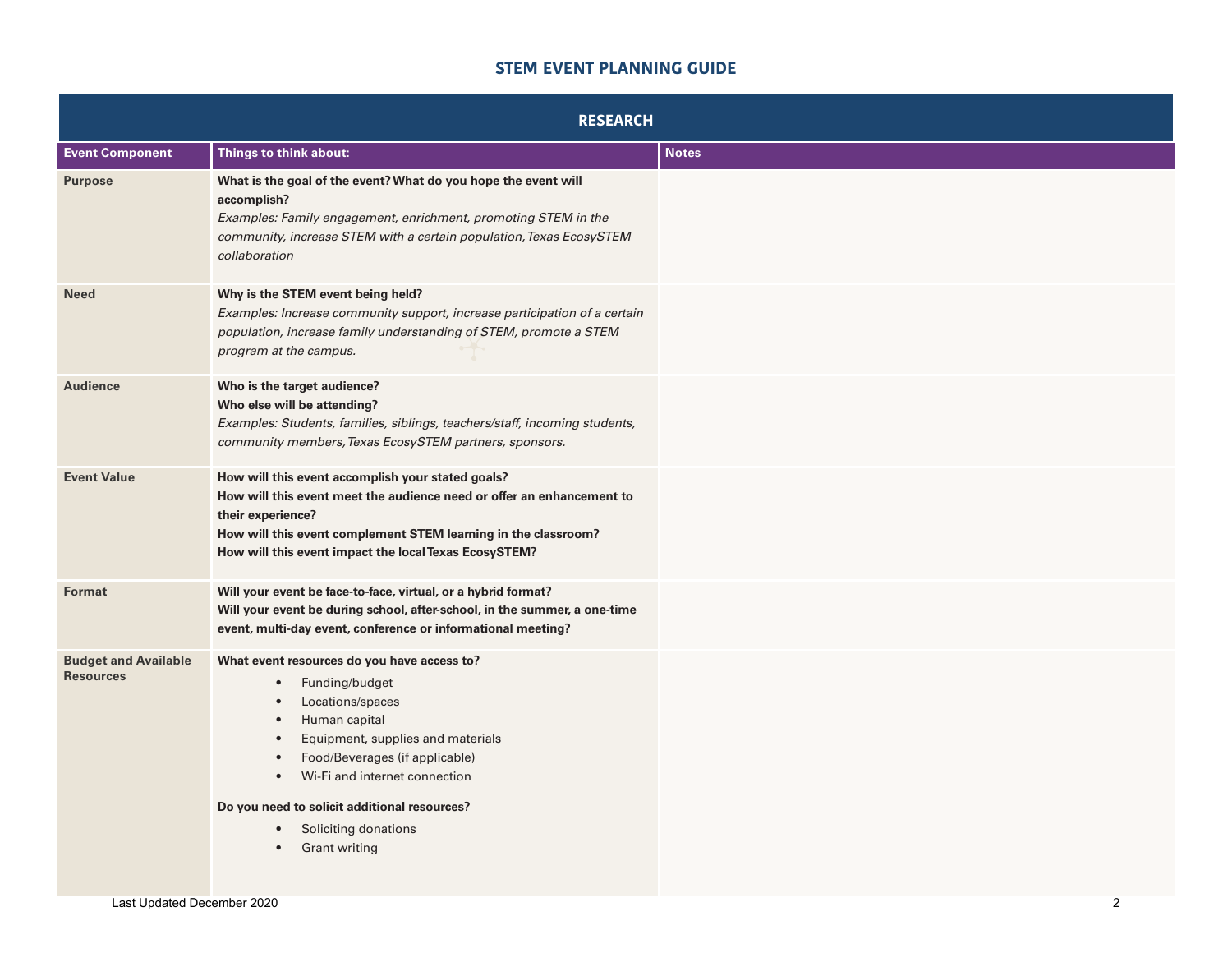| <b>EARLY PLANNING</b>                                |                                                                                                                                                                                                                                                                                                                                                                                                                                                                                                                                                                                                                                                                                                                                                                                                                                                                                                                                                                                                                                                                                                                                                                                                                                                                                     |              |
|------------------------------------------------------|-------------------------------------------------------------------------------------------------------------------------------------------------------------------------------------------------------------------------------------------------------------------------------------------------------------------------------------------------------------------------------------------------------------------------------------------------------------------------------------------------------------------------------------------------------------------------------------------------------------------------------------------------------------------------------------------------------------------------------------------------------------------------------------------------------------------------------------------------------------------------------------------------------------------------------------------------------------------------------------------------------------------------------------------------------------------------------------------------------------------------------------------------------------------------------------------------------------------------------------------------------------------------------------|--------------|
| <b>Event Component</b>                               | Things to think about:                                                                                                                                                                                                                                                                                                                                                                                                                                                                                                                                                                                                                                                                                                                                                                                                                                                                                                                                                                                                                                                                                                                                                                                                                                                              | <b>Notes</b> |
| <b>Develop a Master Plan</b><br>and Project Timeline | Develop a master plan and a project timeline that identifies what should<br>happen throughout the planning time. This will guide the planning team<br>through all event details and logistics.                                                                                                                                                                                                                                                                                                                                                                                                                                                                                                                                                                                                                                                                                                                                                                                                                                                                                                                                                                                                                                                                                      |              |
| <b>Cost Estimates</b>                                | Obtain cost estimates. If applicable, consider:<br>Venue/event space<br>$\bullet$<br>Food and beverage<br>Equipment and supplies<br>Speaker fees<br>Safety and custodial services<br>Technology<br>Branding and marketing                                                                                                                                                                                                                                                                                                                                                                                                                                                                                                                                                                                                                                                                                                                                                                                                                                                                                                                                                                                                                                                           |              |
| <b>Task List</b>                                     | Think about everything that needs to be accomplished and make a list.<br>Examples: Form planning and implementation teams, develop goals for the<br>event, acquire district/school permissions, reserve event spaces, develop,<br>branding/marketing plan, arrange sponsorships and speakers, develop<br>learning activities, recruit/train volunteers, gather materials, coordinate<br>with event suppliers, food/beverage plan, coordinate with custodial and<br>building and grounds services, develop a transportation and parking plan,<br>develop a safety plan, identify communication strategies during event, plan<br>for documenting attendance, assessment plan, plan for signage and event<br>navigation, ADA Compliance, investigate need for any special permits,<br>licenses, insurance, etc.<br>Determine roles and responsibilities. For each item on the<br>$\bullet$<br>list, identify who is accountable (A), who is responsible(R),<br>who needs to be consulted(C), and who needs to be in-<br>formed (I).<br>Set timelines to accomplish tasks based on the amount of<br>time until the event.<br>Have regular check-ins with planning and implementation<br>team members to assure everything is on track, identify<br>problem areas, and adjust as needed. |              |
| <b>Timeframe</b>                                     | How long will the event be, and will it be repeated? hours, days, monthly,<br>quarterly, annually?                                                                                                                                                                                                                                                                                                                                                                                                                                                                                                                                                                                                                                                                                                                                                                                                                                                                                                                                                                                                                                                                                                                                                                                  |              |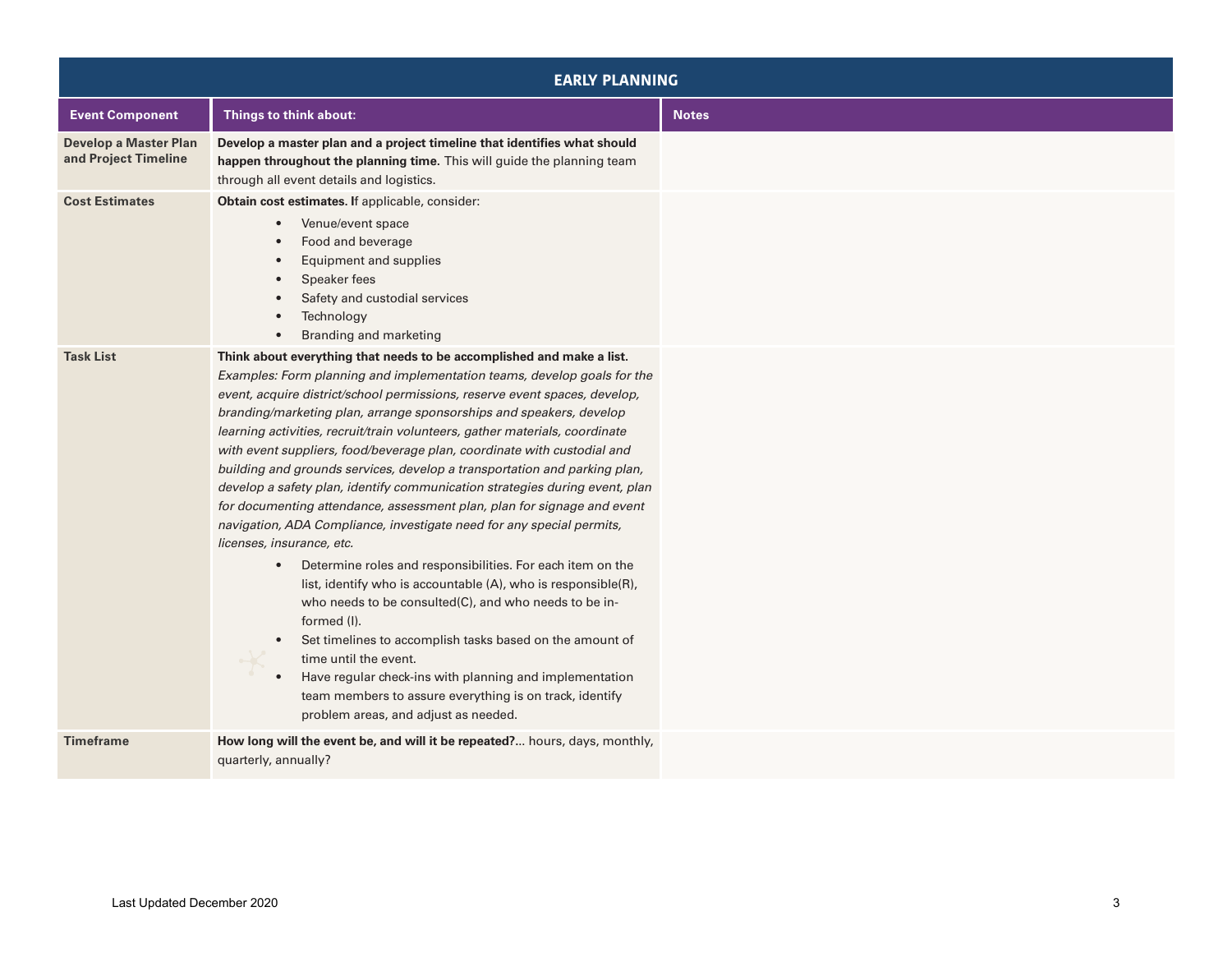| <b>EARLY PLANNING</b>    |                                                                                                                                                                                                                                                                                                                                                                                                                                                                                                                                                                                                                                                                                                                                                   |              |
|--------------------------|---------------------------------------------------------------------------------------------------------------------------------------------------------------------------------------------------------------------------------------------------------------------------------------------------------------------------------------------------------------------------------------------------------------------------------------------------------------------------------------------------------------------------------------------------------------------------------------------------------------------------------------------------------------------------------------------------------------------------------------------------|--------------|
| <b>Event Component</b>   | Things to think about:                                                                                                                                                                                                                                                                                                                                                                                                                                                                                                                                                                                                                                                                                                                            | <b>Notes</b> |
| <b>Date and Location</b> | If the event will be at a unique venue, reserve the space and set the date<br>accordingly. Secure your date a year in advance to allow adequate time for<br>planning. Check the school calendar and holiday dates for conflicts.<br>If the event is going to be held outside, reserve a backup date or location in<br>case of inclement weather.                                                                                                                                                                                                                                                                                                                                                                                                  |              |
| <b>Recruit Team</b>      | Think about who could help with the event.<br>Examples: Students, parents/guardians, teachers and retired teachers,<br>former students/alumni, district/regional administrators, business/industry<br>partners, university/college faculty, staff and students, informal education<br>partners, any other Texas EcosySTEM partners, keynote speakers.<br>How many volunteers are needed? What skills do they need to possess?<br>What strategies can be used to recruit volunteers?<br>Examples: email, phone calls to specific volunteers, flyers or letters,<br>announcements at other school events, verbal communication during<br>informal conversations, utilize a parent or community liaison, work with<br>Texas EcosySTEM partners, etc. |              |
| <b>Schedule</b>          | Consider the context and the timeframe for the event and how many<br>learning experiences you want your attendees to have while at the event.<br>Sessions (e.g. 4 during the event)<br>$\bullet$<br>Stations (e.g. 20 during an event)<br>Large Meeting<br>Open house                                                                                                                                                                                                                                                                                                                                                                                                                                                                             |              |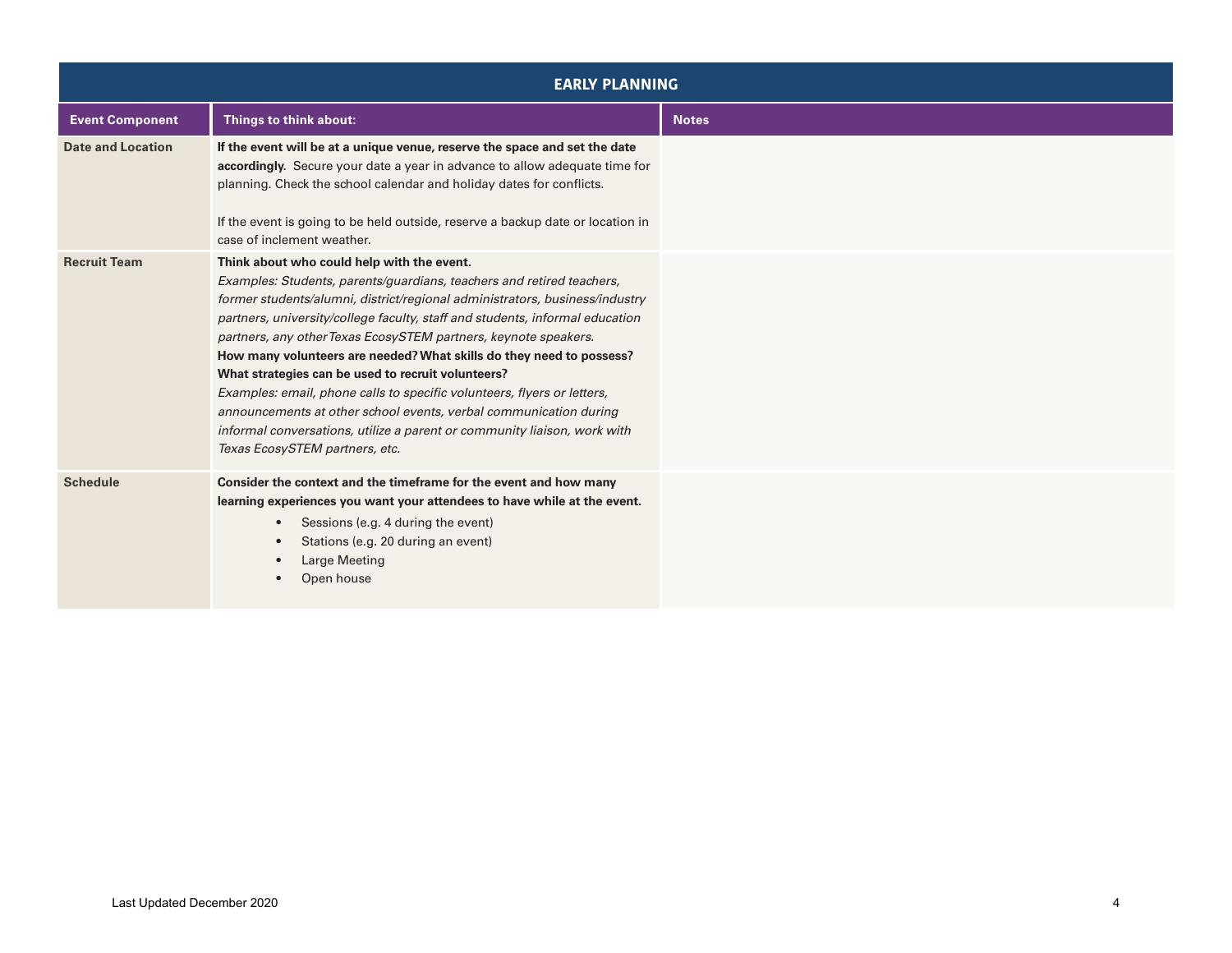| <b>EARLY PLANNING</b>  |                                                                                                                                                                                                                                                                                                                                                                                                                                                                                                                                                                                                                                                                                                                                                                                                                                                                                                                        |              |
|------------------------|------------------------------------------------------------------------------------------------------------------------------------------------------------------------------------------------------------------------------------------------------------------------------------------------------------------------------------------------------------------------------------------------------------------------------------------------------------------------------------------------------------------------------------------------------------------------------------------------------------------------------------------------------------------------------------------------------------------------------------------------------------------------------------------------------------------------------------------------------------------------------------------------------------------------|--------------|
| <b>Event Component</b> | Things to think about:                                                                                                                                                                                                                                                                                                                                                                                                                                                                                                                                                                                                                                                                                                                                                                                                                                                                                                 | <b>Notes</b> |
| <b>Activities</b>      | Create plans for event/learning activities. Think about ways to include and utilize<br>STEM student leaders in the planning process and during the event.<br>Examples: Hands-on learning stations, demonstrations, keynote speaker(s),<br>break-out session activities, exhibition or competition areas, informational<br>meeting, information/resource booths.<br>Consider the following:<br>purpose/value of each activity<br>$\bullet$<br>space(s) needed or the need to be near specific areas (e.g.<br>sink for water)<br>confirm speakers, presenters<br>$\bullet$<br>supplies/tech needed<br>$\bullet$<br># of volunteers needed<br>$\bullet$<br>timing/duration of each activity<br>$\bullet$<br>logistics during each activity and transitions<br>$\bullet$<br>safety considerations<br>$\bullet$<br>ADA compliance and accommodations for specific needs<br>assessment (documenting engagement and learning) | $\star$      |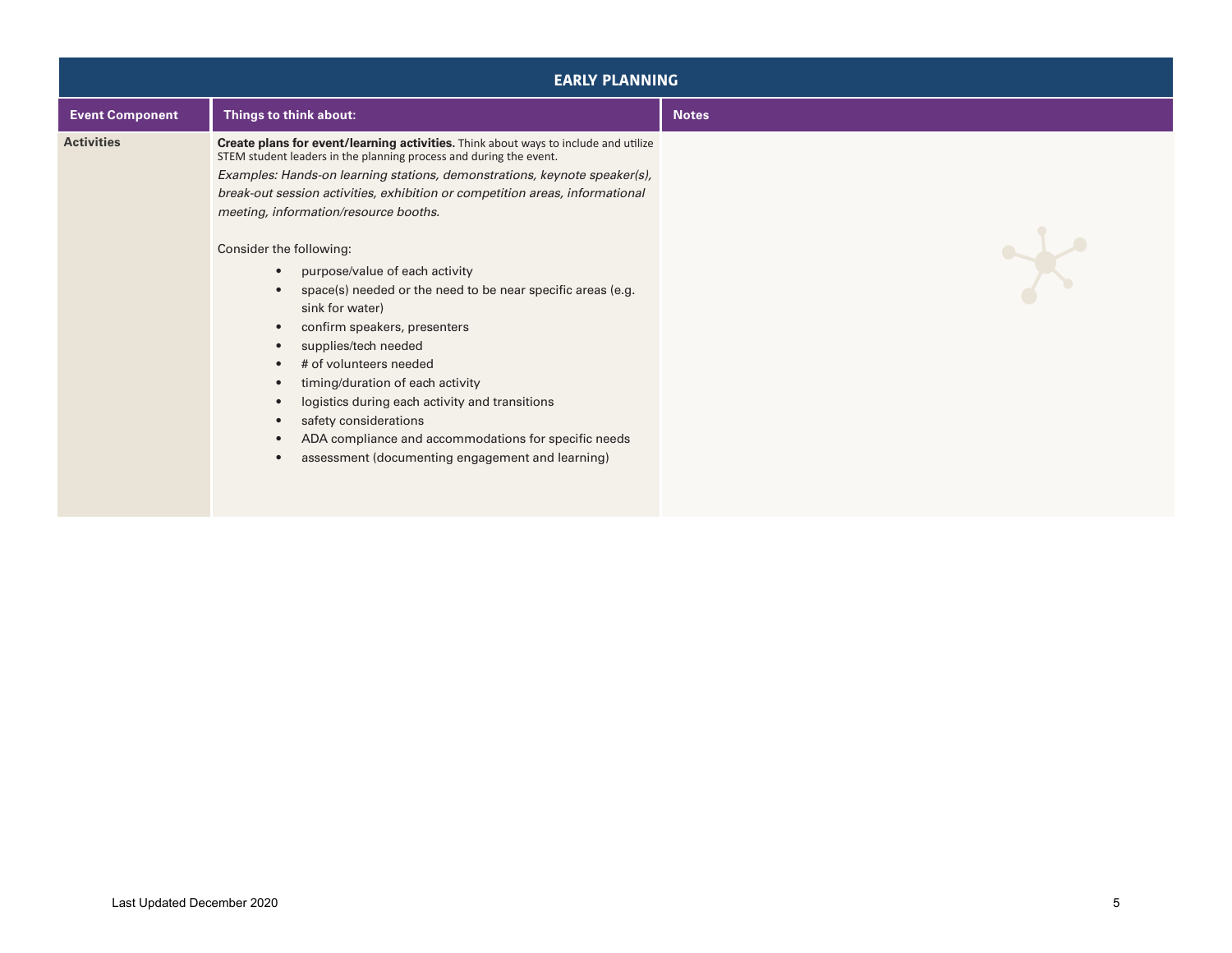| <b>EARLY PLANNING</b>      |                                                                                                                                                                                                                                                                                                                                                                                                                                                                                                                                                                                                                                                                                                                                                                                                                                                                                                                                                                                                                                                                                                                                                                                                                                                                                       |              |
|----------------------------|---------------------------------------------------------------------------------------------------------------------------------------------------------------------------------------------------------------------------------------------------------------------------------------------------------------------------------------------------------------------------------------------------------------------------------------------------------------------------------------------------------------------------------------------------------------------------------------------------------------------------------------------------------------------------------------------------------------------------------------------------------------------------------------------------------------------------------------------------------------------------------------------------------------------------------------------------------------------------------------------------------------------------------------------------------------------------------------------------------------------------------------------------------------------------------------------------------------------------------------------------------------------------------------|--------------|
| <b>Event Component</b>     | Things to think about:                                                                                                                                                                                                                                                                                                                                                                                                                                                                                                                                                                                                                                                                                                                                                                                                                                                                                                                                                                                                                                                                                                                                                                                                                                                                | <b>Notes</b> |
| Logistics                  | Who will lead logistical aspects during the event?<br>When will event set-up take place?<br>Will attendees be able to come and go at their leisure throughout the<br>duration of the event or does the event require the them to the attend<br>during certain times?<br>How will attendance be tracked? Examples: Sign-in sheets, QR codes, or<br>tickets.<br>Is it an open invitation event, do attendees need to register or RSVP, is it a<br>ticketed event with limited capacity?<br>What is the transportation and/or parking plan?<br>How will attendees navigate to designated spaces? How will this be<br>communicated to attendees during the event? Examples: An event packet/<br>bag with a map of the event space, an activity passport with information<br>about each activity, an event app, an opening meeting, an agenda/schedule,<br>use of signage, etc.<br>How will event leaders communicate to one another and with attendees<br>during the event? Examples might include walkie-talkies, personal cell<br>phones, PA System, Mic/Speaker system(s), or event app.<br>What clean-up procedures need to be in place during and after the event?<br>If the event duration is over several days, how will materials and<br>equipment be securely stored each night? |              |
| <b>Safety and Security</b> | How will the safety of volunteers and attendees be ensured?<br>Examples: School resource officer or police presence, monitors at doors,<br>clearly marked exits, emergency plans/strategies, first aid station, etc.                                                                                                                                                                                                                                                                                                                                                                                                                                                                                                                                                                                                                                                                                                                                                                                                                                                                                                                                                                                                                                                                  |              |
| <b>ADA Compliance</b>      | Think about all aspects of the event that need to be in compliance with<br><b>ADA</b> regulations.<br>The Americans with Disabilities Act (ADA), requires state and local<br>governments, businesses, and non-profit organizations to provide goods,<br>services, and programs to people with disabilities on an equal basis with<br>the rest of the public. Considerations:<br>accessibility of approach and entrance<br>$\bullet$<br>access to goods and services, access to restrooms<br>access to other items such as water fountains and seating.<br>nondiscriminatory policies for the provision of auxiliary aids<br>$\bullet$<br>and services.                                                                                                                                                                                                                                                                                                                                                                                                                                                                                                                                                                                                                                |              |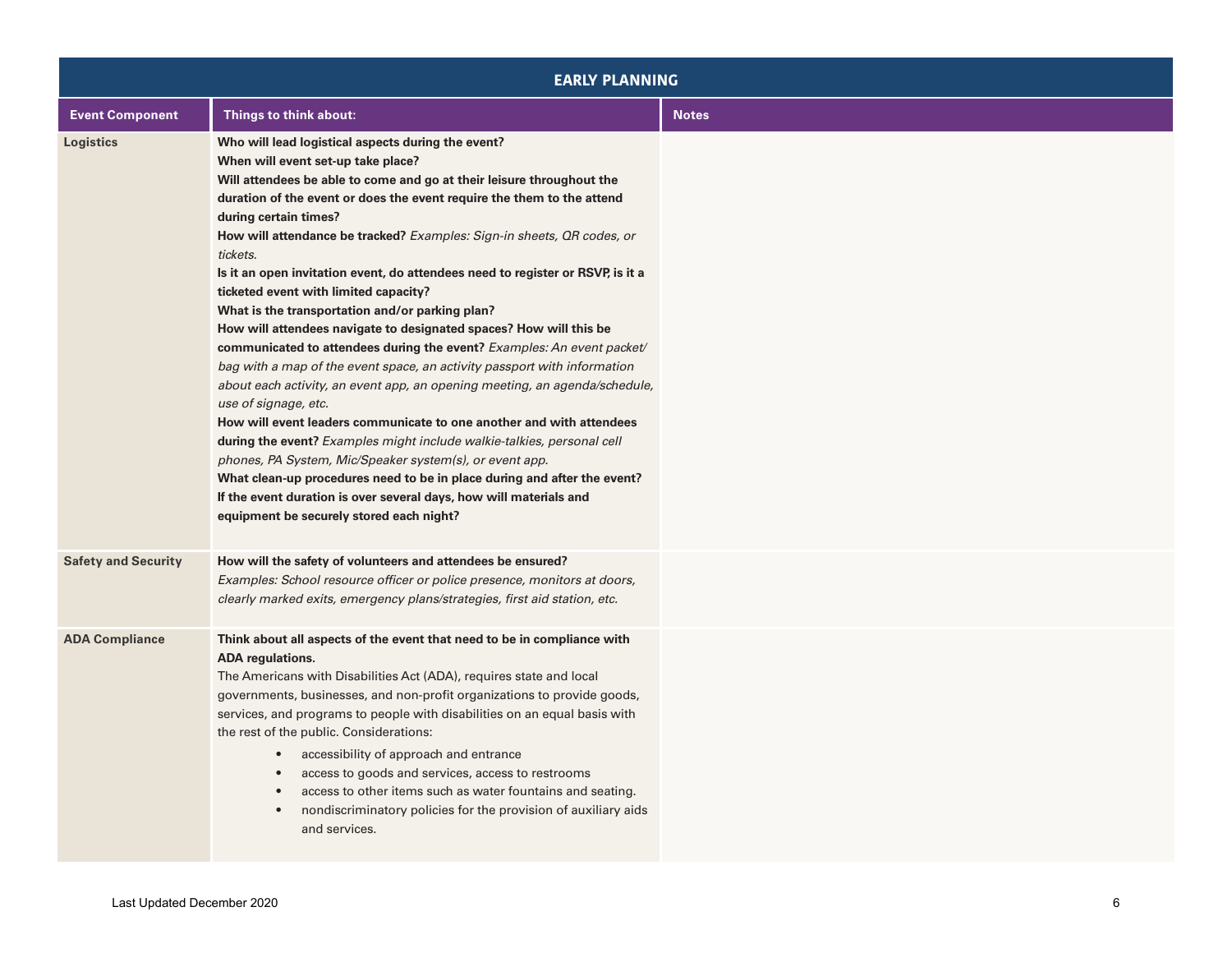| <b>EARLY PLANNING</b>                         |                                                                                                                                                                                                                                                                                                                                                                                                                                                                                                                                                                                                                                                                                                                                                                                                                                                                                                                                                                                                                       |              |
|-----------------------------------------------|-----------------------------------------------------------------------------------------------------------------------------------------------------------------------------------------------------------------------------------------------------------------------------------------------------------------------------------------------------------------------------------------------------------------------------------------------------------------------------------------------------------------------------------------------------------------------------------------------------------------------------------------------------------------------------------------------------------------------------------------------------------------------------------------------------------------------------------------------------------------------------------------------------------------------------------------------------------------------------------------------------------------------|--------------|
| <b>Event Component</b>                        | Things to think about:                                                                                                                                                                                                                                                                                                                                                                                                                                                                                                                                                                                                                                                                                                                                                                                                                                                                                                                                                                                                | <b>Notes</b> |
| <b>Event Branding and</b><br><b>Marketing</b> | Properly representing your brand and shaping how your participants,<br>partners and sponsors remember it are absolutely critical to the growth of<br>your event and potential engagement in future STEM initiatives. While your<br>event brand should reflect your organization's brand, it can (and should)<br>have a brand of its own.<br>Think about the focus of the event and how it needs to be branded in<br>order to communicate the message that you want to convey. Consider the<br>following:<br>Event theme or tagline<br>Event title<br>Colors, fonts, graphics<br>Fonts<br>Logo and hashtag(s)<br>$\bullet$<br><b>Marketing tools and strategies</b><br>Offsite marketing examples: School/event website, flyers or<br>$\bullet$<br>newsletters, email, mobile event app, social media, video/<br>commercial, word of mouth, post-event follow-up.<br>Onsite marketing examples: Signage, banners or posters,<br>$\bullet$<br>décor, T-shirts for volunteers to wear, swag - free branded<br>giveaways. |              |
|                                               | <b>Publicity Plan Examples:</b><br>Develop draft program<br>$\bullet$<br>Create draft event script (e.g., MC, speaker introductions,<br>$\bullet$<br>thanks, closing, etc.)<br>Develop offsite and onsite marketing tools<br>$\bullet$<br>Request logos from partnering sponsors for online and<br>$\bullet$<br>printed materials<br>Develop and produce invitations, programs, posters, tickets,<br>$\bullet$<br>etc.<br>Develop media list & prepare news release<br>$\bullet$<br>Create event page or website<br>$\bullet$<br>Enable/create email notifications<br>Create a Facebook event page<br>Develop a promo video and post on YouTube, Facebook, or<br>$\bullet$<br>other social media avenue.<br>Register your event on a variety of online event calendars<br>$\bullet$<br>Create some buzz on your blog or member forums<br>$\bullet$<br>Determine VIPs and create invitation & tracking document<br>$\bullet$<br>(e.g., spreadsheet)                                                                    |              |

• Order any desired event swag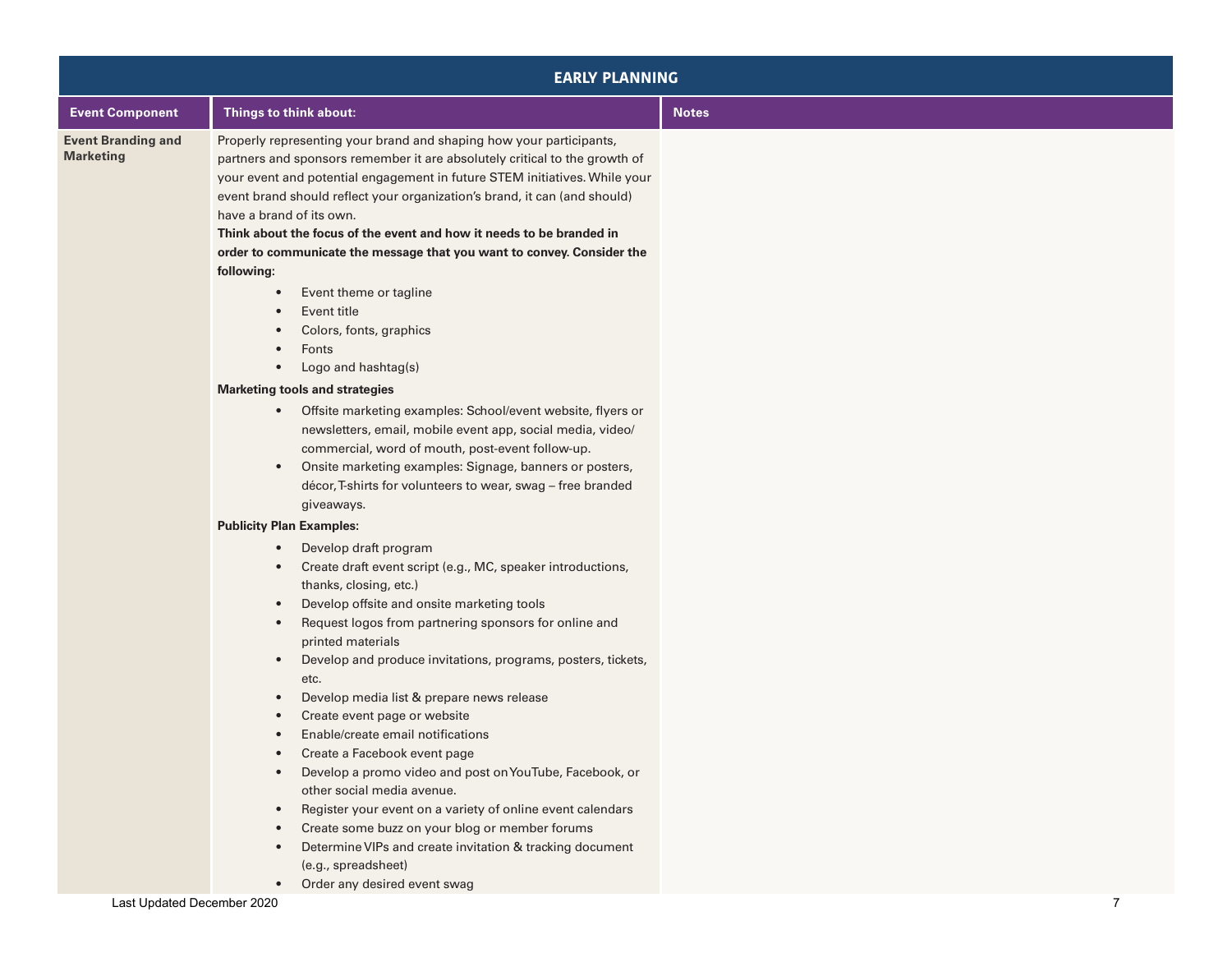| <b>EARLY PLANNING</b>                    |                                                                                                                                                                                                                                                                                                                                                                                                                                                                                                                                                                |              |
|------------------------------------------|----------------------------------------------------------------------------------------------------------------------------------------------------------------------------------------------------------------------------------------------------------------------------------------------------------------------------------------------------------------------------------------------------------------------------------------------------------------------------------------------------------------------------------------------------------------|--------------|
| <b>Event Component</b>                   | Things to think about:                                                                                                                                                                                                                                                                                                                                                                                                                                                                                                                                         | <b>Notes</b> |
| <b>Documentation and</b><br><b>Media</b> | Think about how the event can be documented. Will participants need to<br>sign a waiver allowing for photos or videos to be taken during the event?<br>How many volunteers are needed? What needs to be documented? How<br>will this documentation be used? (e.g. for event assessment and evaluation,<br>follow-up, and future publicity).<br>If using larger media channels (news station, local newspaper, etc.), how<br>will they be attended to and integrated into the event?                                                                            |              |
| <b>Evaluating Success</b>                | How will you know if the event accomplished the goals? Identify and<br>develop assessment tools/strategies to gather information and feedback<br>from attendees, sponsors, volunteers, etc. to evaluate the success of the<br>event based on goals and to gather feedback to assist in improving future<br>events.<br>Examples: documenting the number and type of attendees (e.g. student,<br>parent, community member, etc.), documentation of engagement and<br>learning during specific activities, on-site survey, follow-up survey,<br>comment box, etc. |              |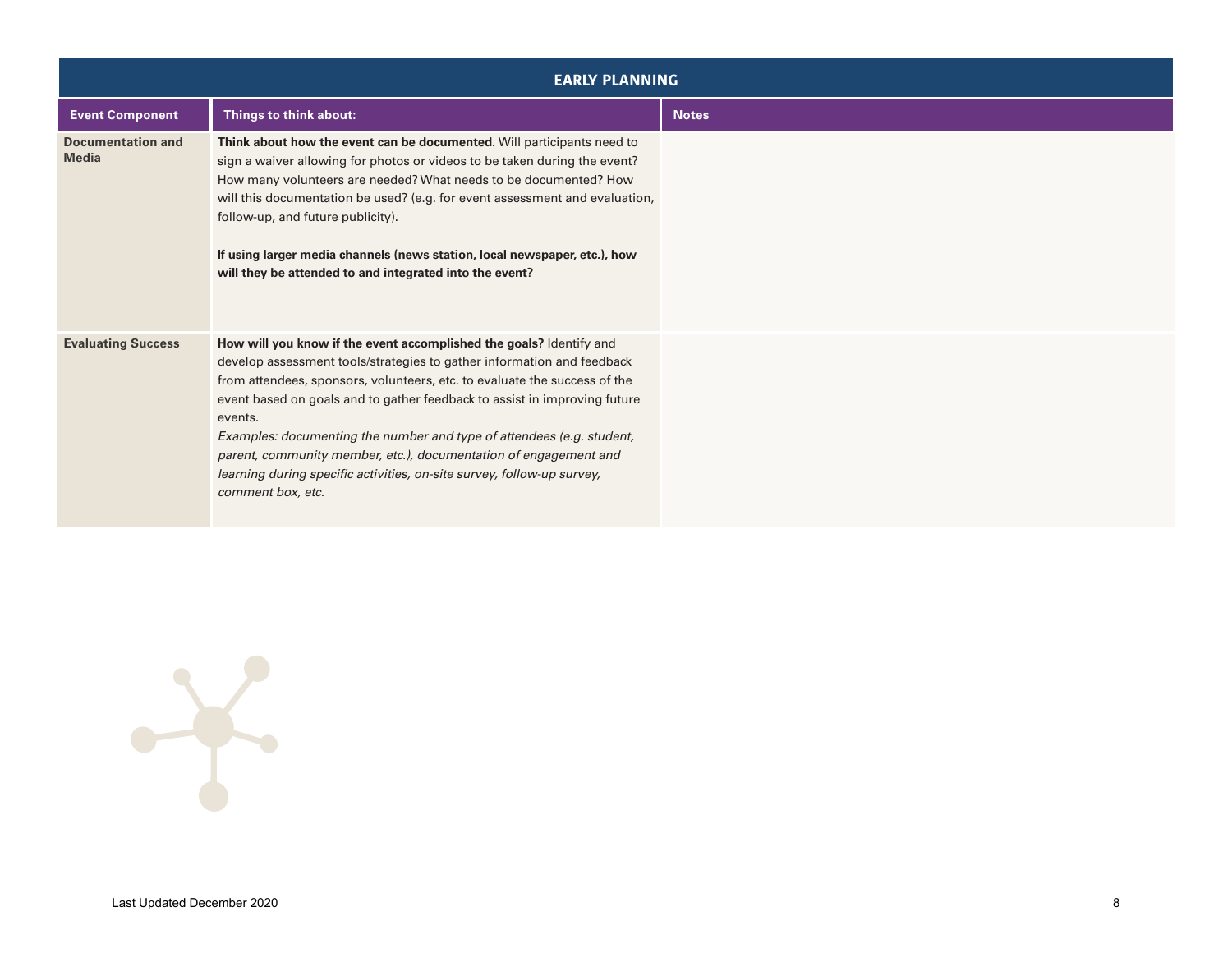| <b>PREPARATION</b>                                    |                                                                                                                                                                                                                                                                                                                                                                                                                                                                                                                                                                   |              |
|-------------------------------------------------------|-------------------------------------------------------------------------------------------------------------------------------------------------------------------------------------------------------------------------------------------------------------------------------------------------------------------------------------------------------------------------------------------------------------------------------------------------------------------------------------------------------------------------------------------------------------------|--------------|
| <b>Event Component</b>                                | Things to think about:                                                                                                                                                                                                                                                                                                                                                                                                                                                                                                                                            | <b>Notes</b> |
| <b>Implementation Team</b><br><b>Meetings</b>         | Consistently meet and/or touch base with leaders of the planning and<br>implementation team. Confirm all details against the Master Plan. Ensure<br>back-up plans are developed for any situation (e.g., back-up volunteers as<br>VIP greeters, additional volunteers for registration or set-up, etc.).                                                                                                                                                                                                                                                          |              |
| <b>Reminders</b>                                      | Send out event reminders to registered attendees, potential attendees,<br>volunteers, or other stakeholders.                                                                                                                                                                                                                                                                                                                                                                                                                                                      |              |
| <b>Organize Volunteers</b>                            | Prepare volunteers for the event. Prior to the event determine how<br>volunteers will be utilized. Provide each volunteer with information about<br>their role(s), expectations, a contact list, what time to arrive, where to park,<br>where to go upon arrival, and any other information aligned with their role<br>and the event. Create name badges or T-shirts for volunteers to wear during<br>the event.                                                                                                                                                  |              |
| <b>Gather Supplies</b>                                | Acquire all needed supplies. Examples: supplies for learning activities, food/<br>beverages, office supplies, signage, decorations, technology, hand-outs,<br>name badges, clean-up supplies, etc.<br>Identify a secure storage space for supplies until needed.                                                                                                                                                                                                                                                                                                  |              |
| Set-Up                                                | Determine appropriate set-up times and recruit volunteers to assist with<br>set-up.<br>Post signage - learning activities and event spaces are clearly<br>$\bullet$<br>marked, arrows to event spaces and restrooms, posted<br>agenda and event locations; parking cones/signs, sponsor<br>information.<br>Prepare learning activity areas<br>$\bullet$<br>Prepare other locations - first aid station, information booth,<br>sign-in tables, restrooms, parking lots, etc.<br>Digital and Technology Equipment<br>$\bullet$<br>Sound/communication device checks |              |
| <b>Last-Minute Walk-</b><br><b>Through Day Before</b> | Complete a final walk-through of all event spaces.<br>Meet with implementation team for a final run-through of the event. Meet<br>with volunteers as needed.<br>Examples: Check activity areas, registration/sign-in area, safety and<br>security plans, communication plan, transportation and parking plan, food/<br>beverage plan, check technology and wi-fi, ADA compliance, confirm media<br>attendance, and any other logistical plans that are in place.                                                                                                  |              |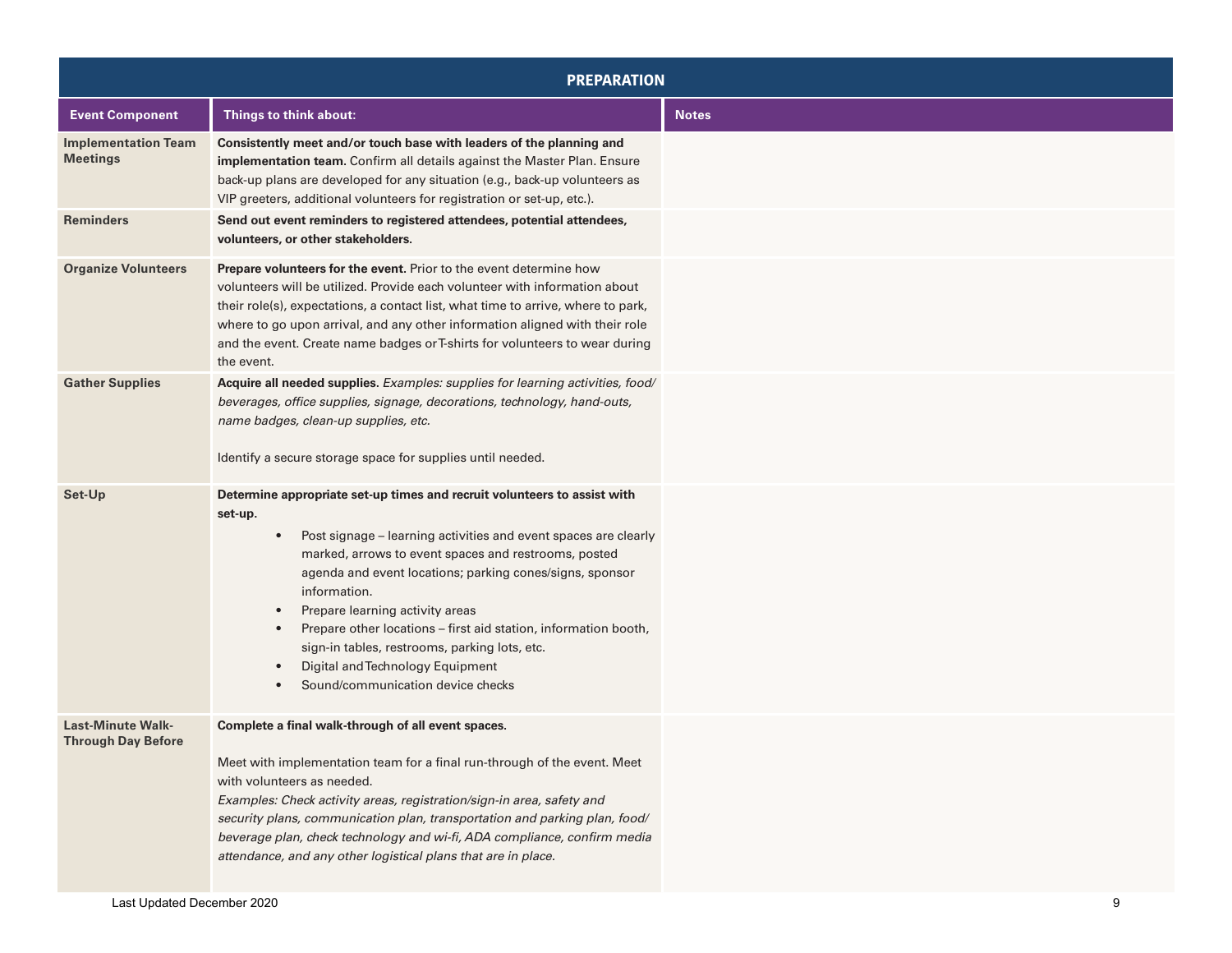### **EVENT IMPLEMENTATION**

| <b>Event Component</b>                 | Things to think about:                                                                                                                                                                                                                                                                                                                                                                                | <b>Notes</b> |
|----------------------------------------|-------------------------------------------------------------------------------------------------------------------------------------------------------------------------------------------------------------------------------------------------------------------------------------------------------------------------------------------------------------------------------------------------------|--------------|
| <b>Event Leaders</b>                   | Ensure that event leaders have copies of all related information. Examples:<br>instructions, directions, phone numbers, keys or access codes, activity area<br>or seating charts, guest lists, emergency plans, etc.<br>Circulate. Circulate and check in with other event leaders, volunteers,<br>catering personnel, etc. Assist sponsors, speakers, and other teams as<br>needed. Greet attendees. |              |
| <b>Volunteers</b>                      | Volunteer sign-in. Set-up an area for volunteer sign-in. Check to make sure<br>all areas needing volunteers are covered.<br>Ensure that volunteers have copies of all related information. Examples:<br>instructions, directions, phone numbers, name badge, activity area or<br>seating charts, guest lists, emergency plans, water bottles, etc.                                                    |              |
| <b>Event Activities</b>                | Execute event and learning activities as planned. Adjust as needed.                                                                                                                                                                                                                                                                                                                                   |              |
| <b>On-site Assessment/</b><br>Feedback | Ensure that volunteers have copies of all related information. Examples:<br>instructions, directions, phone numbers, name badge, activity area or<br>seating charts, guest lists, emergency plans, water bottles, etc.                                                                                                                                                                                |              |
| Clean-up                               | Implement clean-up procedures. Examples: Delegate clean-up roles/jobs to<br>volunteers and work with custodial staff. Assist with trash removal, learning<br>activity clean-up, taking down decorations or signage, breaking down<br>tables/chairs, cleaning floors, transporting equipment, etc.<br>Securely store all unused materials and equipment.                                               |              |